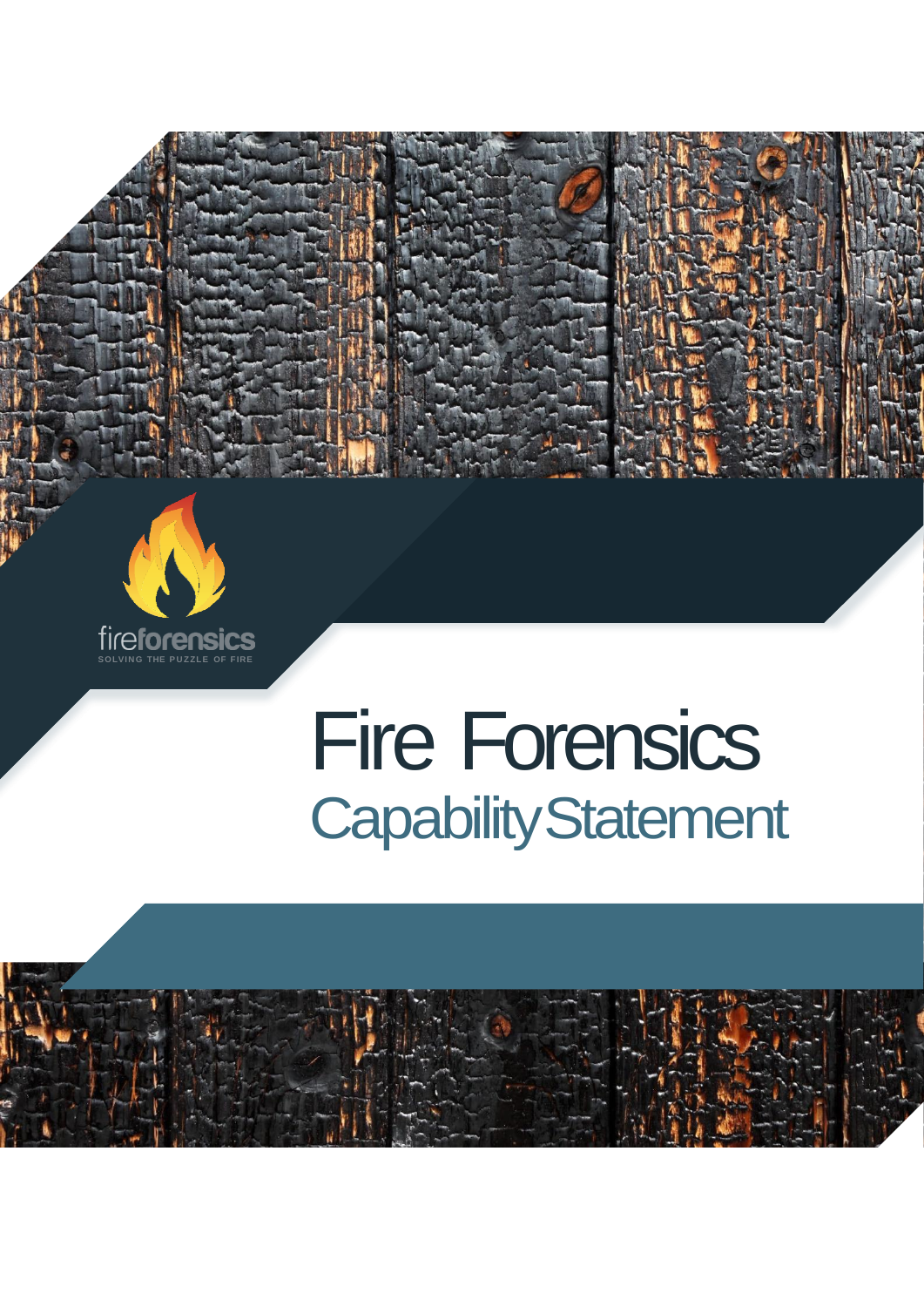# **We at Fire Forensics are leading experts in fire and explosion investigation in Australia and abroad and have offered our clients thorough and impartial fire investigation services for over 40 years.**

Our team of qualified and experienced specialists solve the puzzle of fire; how it started, how it progressed and how future fires can be prevented, based on science and accurately gathering andinvestigating evidence. Our professional and prompt system of investigation and reporting sets us apart in the industry, and we take pride in our exemplary standards of client services and scientific techniques. Working thoroughly, lawfully and professionally, we are committed to solving the puzzleof fire for our clients with the highest levels of personal, legal and corporate integrity.

Our findings cover the origin, cause, development, spread and circumstances of an incident, together with expert opinions on individual or corporate responsibility, legal liability, compliance withlegislation and standards, and many other factors required by our clients.

# **WE ARE SKILLED IN THE EXAMINATION AND INTERPRETATION OF FIRE DAMAGE TO:**

- Structures of all kinds, from garden sheds to large industrial complexes
- Road, rail and marine passenger and commercial transport, from motorcycles to container ships
- Static and mobile plants, including mining and civil engineering and farming equipment andmachinery

Our philosophy is that no job is too big or small for us to handle, and our comprehensive reporting iseasy to understand for the ease of our wide range of clients, including major insurers, national andinternational legal firms, and global companies in mining and other industrial sectors. Our services are globally renowned, and we have investigated incidents and given expert evidence in numerouslocations throughout Australasia, South East Asia and Africa.

All of our investigations, both preliminary and in-depth, are conducted by internationally certified professionals. Where necessary, our team is supported by carefully selected external specialists in fire risk analysis and audits, chemical analysis, including ignitable liquid identification, electrical engineering, metallurgy and wildfire behaviour. Our teams' expertise is also sought by universities totrain the next generation of fire investigators.

Please contact us at [office@fireforensics.com.au](mailto:office@fireforensics.com.au) or go to [www.fireforensics.com.au](http://www.fireforensics.com.au/) for more information on our services.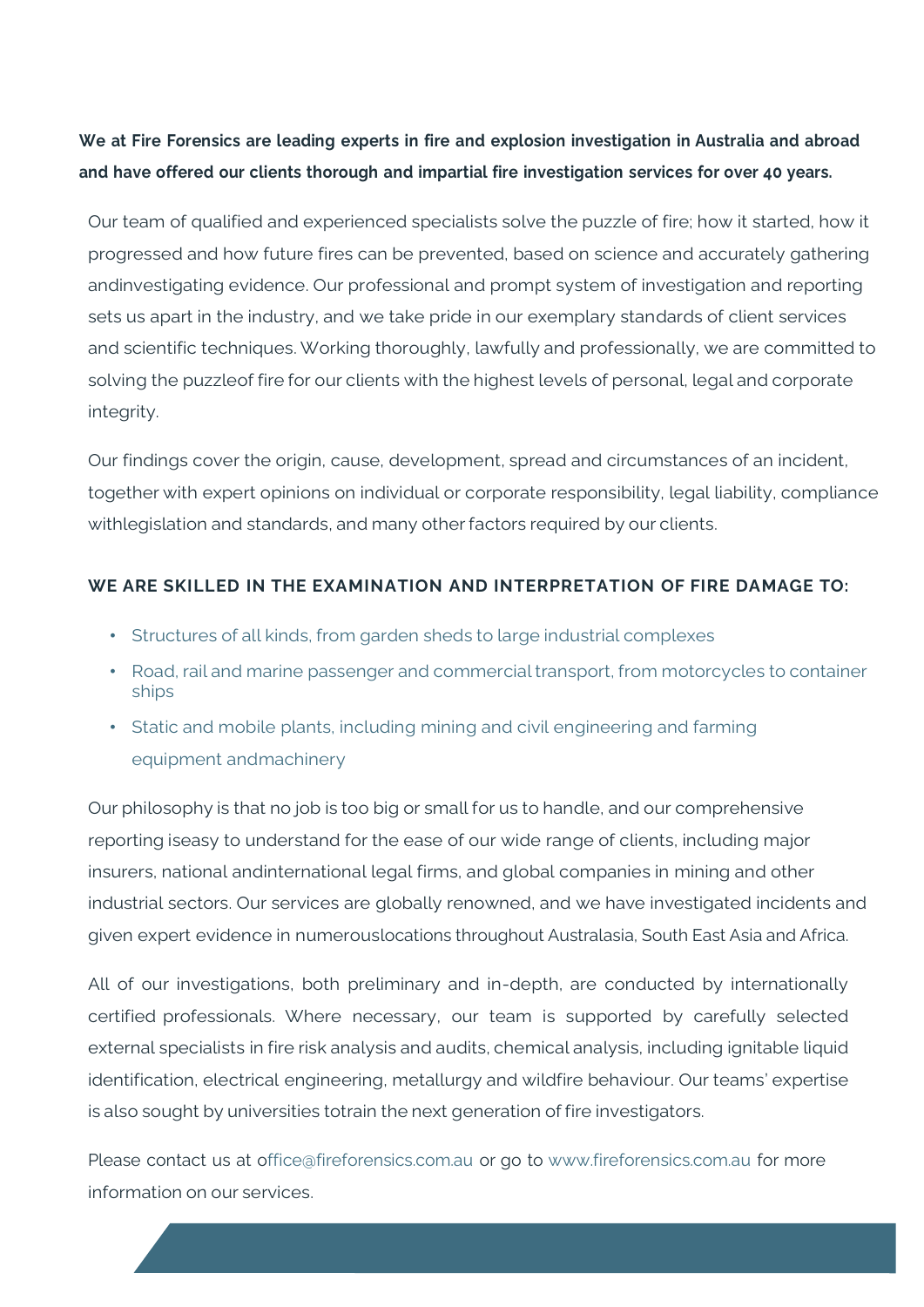# Personnel introductions

# **BELINDA JANE (BJ) JONES | MANAGING DIRECTOR / SENIOR INVESTIGATOR**

# BA, BSc, MSc, Grad Dip FI, IAAI-CFI

**BJ is a triple Graduate in Law & Administration (Canberra), Applied Chemistry with Honours (UTS), and Psychological Science (UNSW). She has a Masters Degree in Forensic Science, with a thesis relating to fire investigation, and a Graduate Diploma of Fire Investigation from Charles Sturt University. She has also studied with Gardiner Associates in the UK, completing the Joint Services foundation and practical courses and the Advanced Fire and Explosion course presented by Dr John DeHaan. She has completed a Certificate III in electronics to assist in the identification of electrical fire causes in ITC equipment. She also has a Post-Graduate Certificate in Antarctic Studies, awarded for a study offorensic science requirements in a polar setting.**

BJ worked as a civilian crime scene examiner with the NSW Police Force and is skilled in physical evidence recovery techniques. She then worked as a fire investigator for a major Australian insurancegroup prior to joining JW Munday & Associates in 2010. She has investigated over 500 fires and explosions in a wide variety of structures, vehicles, machinery and equipment and has given expert evidence in NSW and Tasmanian courts.

BJ is an active member of several professional organisations including the IAAI, where she is a member of the Ethical Practices and Grievances Committee and is the CFI program manager forthe NSW Association of Fire Investigators.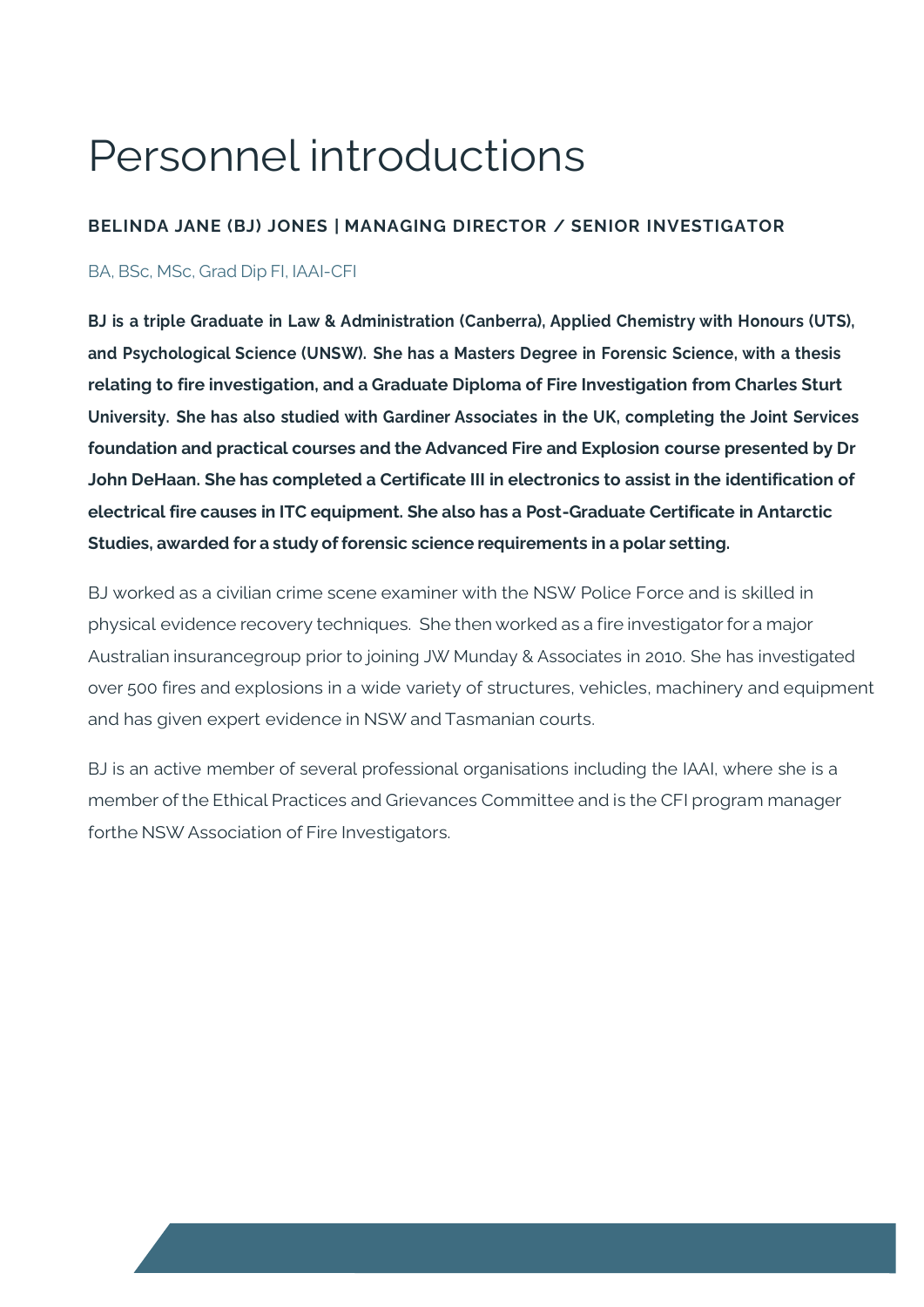#### **JAMES (JIM) MUNDAY | FOUNDER / SENIOR INVESTIGATOR**

#### MIFireE, FSSDip, IAAI-CFI, FCSFS

**Jim is a forensic chemist, a Member of the Institution of Fire Engineers and holds the Forensic Science Society Diploma in Fire Investigation, accredited as a Post-Graduate Diploma by the University of Strathclyde. He is also a Certified Fire Investigator under the International Association of Arson Investigators scheme and in 2007 was elected a Fellow of the Forensic Science Society, now the Chartered Society of Forensic Sciences, in recognition of significant contributions to the field of fire investigation. Jim also holds a UK trade qualification in electrical installations and systems.**

Jim began his career in forensic science in 1972 and has specialised in the investigation of fires and explosions since 1979. Formerly a member of the Fire Investigation Unit at the Metropolitan Police Forensic Science Laboratory ("Scotland Yard") with a background in criminalistics, he has examined more than 4000 fire and explosion scenes including over 350 fatalities, carried out laboratory examinations and analyses on items and materials originating from more than 1000 others, and givenevidence as an expert witness on numerous occasions in a wide variety of legal settings.

Jim is one of only a few specialists in the interpretation of thermal damage and injury distribution to injured and deceased victims of fire, helping to explain the person's orientation and movements whilethe burning was taking place. He has devised and delivered fire investigation education and training in several countries and is widely sought after as a writer and speaker internationally. Jim is a formeroffice holder of the NSW Association of Fire Investigators, where he remains an active member.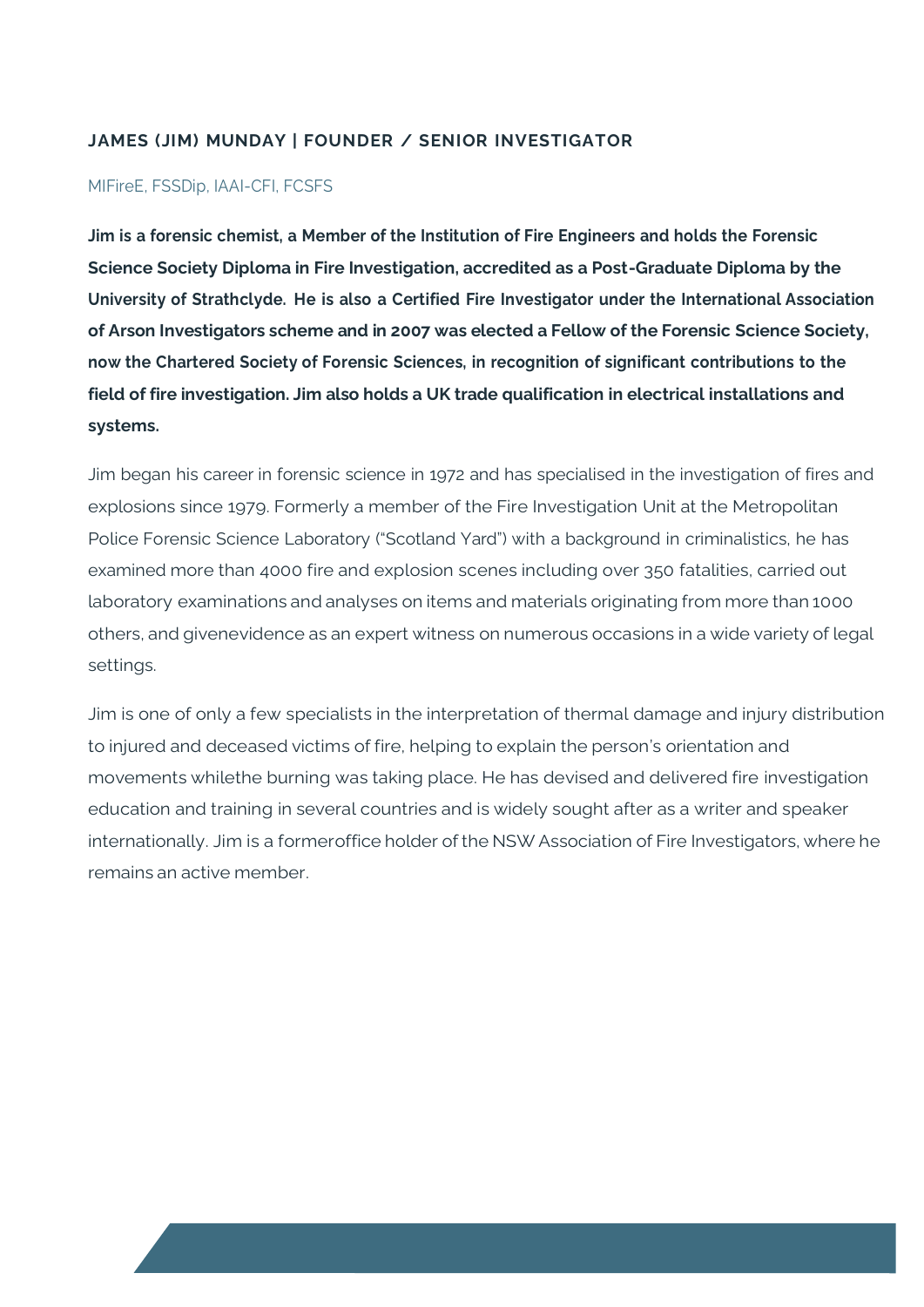# **VITHYAA (VICKY) DAYALAN (FORMERLY THAVAPALAN) | S EN I O R MANAGER / SENIOR INVESTIGATOR**

#### BSC, MSC, GRAD DIP FI, IAAI-FIT, NAFI-CFEI

**Vickyholds a Bachelor ofScience and Technology degree from University of Sydney, a Master of Forensic Science from University of Technology Sydney and a Graduate Diploma in Fire Investigation from Charles Sturt University.**

Since the start of her career Vicky has been involved in a range of fire and explosion investigations, including bushfires, heavy machinery, commercial buildings, domestic violence and criminal cases. She also been involved in a number of legal proceedings throughout her career. She is scheduled to have completed 400 cases by mid 2021.

As part of her ongoing professional development, she has also studied with the world-renowned Gardiner Associates Training and Research in the UK during 2016 by completing their Advanced Fire & Explosion Course and Practical Course. In 2019 she had attended the Advanced Principles of Fire Dynamics prepared by Dr. James Quintiere and Gulf Coast Fire US which was host by Fire Investigations UK.

In 2016 she had attended the International Association of Arson Investigators annual International Training Conference in Orlando, USA to further her knowledge and skills with internationally recognised investigators and instructors. In 2017 she had achieved her Fire Investigation Technician (FIT) accreditation and is working towards her CFI qualification with hopes to achieve it by the end of 2022 through the IAAI. In 2020 she had received her Certified Fire and Explosion Investigation certification through the National Fire Protection Association (USA).

In late 2018, Vicky had completed an intensive program in Electricity and Electronics with the University of South Australia, gaining a Distinction in her final examination. She now completing further study to become an electrical engineer. On top of this she also dabbles in bushfires.

In 2019 she attended her first two international cases for two separate heavy machinery fires. During 2020 she was appointed the treasurer of the NSW Association of Fire Investigators and aspires to be on other board of directors of the IAAI.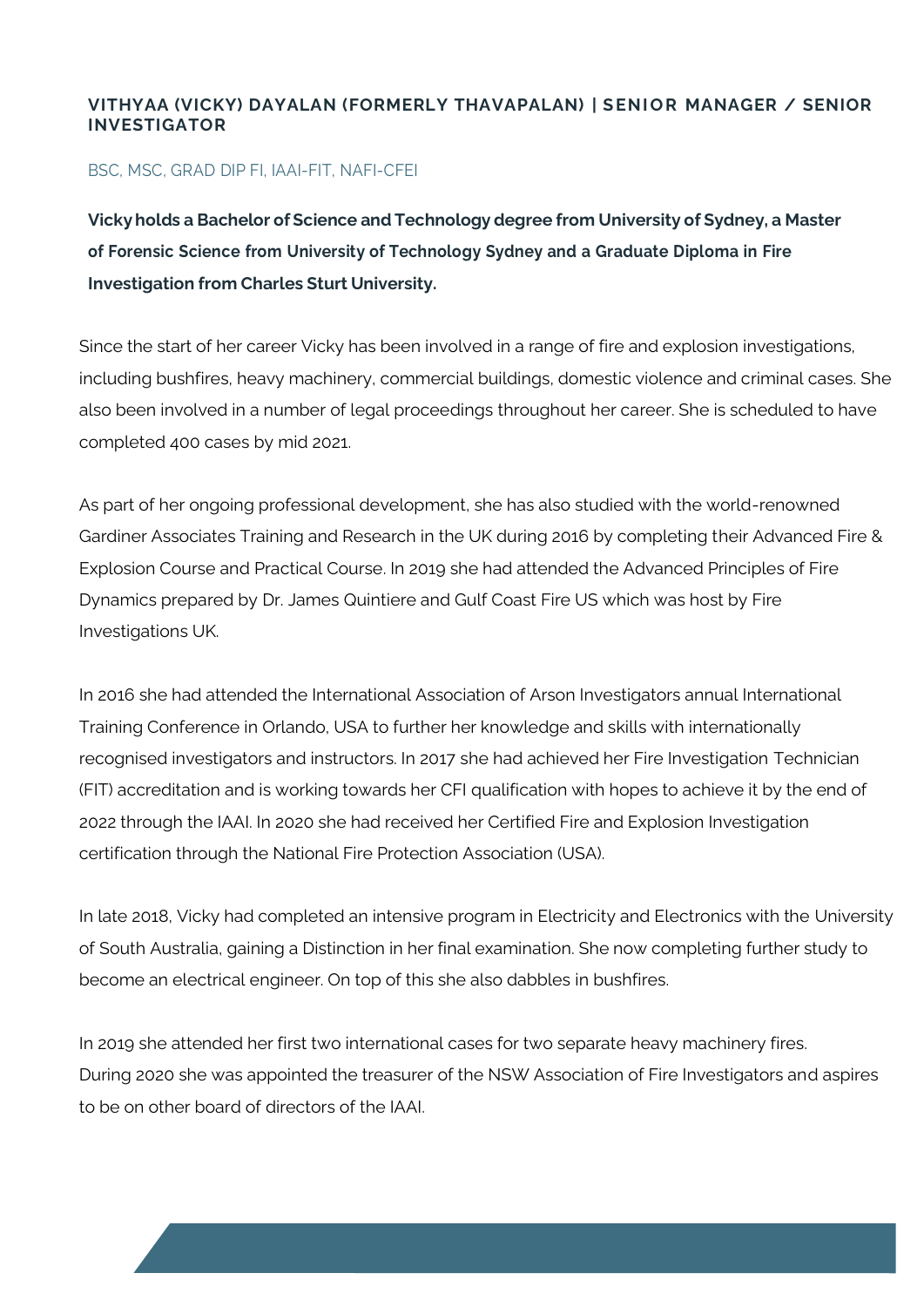#### **KEITH MURRAY | SENIOR INVESTIGATOR**

#### GiFireE, IAAI-FIT-CFI, NAFI-CFEI, APAEWE

**Keith's professional career includes 30 years within the Scottish Fire and Rescue Service and Staffordshire Fire Service. He has been involved in many different emergency service positions including Fire Fighter, Crew and Watch Manager and Station Commander, Fire Investigation Officer, National Project Manager, Operational Intelligence Officer, Operational Assurance Officer, Assistant Area Commander, Lead Training Instructor and certified Fire Safety Inspecting Officer. Keith has investigated the cause and origin at incidents of fire and explosions within the Fire and Rescue Service for 14 years.**

As part of his Station Commander role and as a Fire Investigator, he undertook fire investigation and explosions where part of this role which included gathering photographic and physical evidence, conducting investigations to documentation of onsite conditions. These investigations also included interviewing witnesses and evidence/data gathering and research. Evidence gathered allowed the preparation of oral and written reports that documented the cause of fire and or explosion. This position also allowed him the experience in preparing and giving expert witness testimony in Court. Keith joined the private sector in 2018 and has conducted investigations in USA, Poland, France and the UK. Keith has also conducted international training webinars both in the UK and in Africa.

Keith has been responsible for writing National Policy and Procedures for operational intelligence and operational assurance. His previous role as Resilience Manager was to ensure that the Regional Delivery Plan on Pandemic Flu, Flooding, Terrorism, natural disasters etc, and successfully implemented on behalf of the Regional Resilience Partnership and Scottish Government Departments. Within this role Keith has National Security Clearance (SC), due to the sensitive and secretive details and information which he was exposed to a daily basis.

Keith has completed national certifications and qualification as Fire Investigator, Fire Behaviour Instructor, Fire Safety and Accident Investigation Officer. Furthermore, he has participated in the designs, deliver and instructing of educational fire related courses across three Fire and Rescue Services. He is also a member of the United Kingdom Association of Fire Investigators (UK-AFI), International Association Arson Investigators (IAAI), National Association of Fire Investigators (NAFI) and Member of the Institute of Fire Engineers (IFE). He also has a degree in Fire and Rescue Service Management.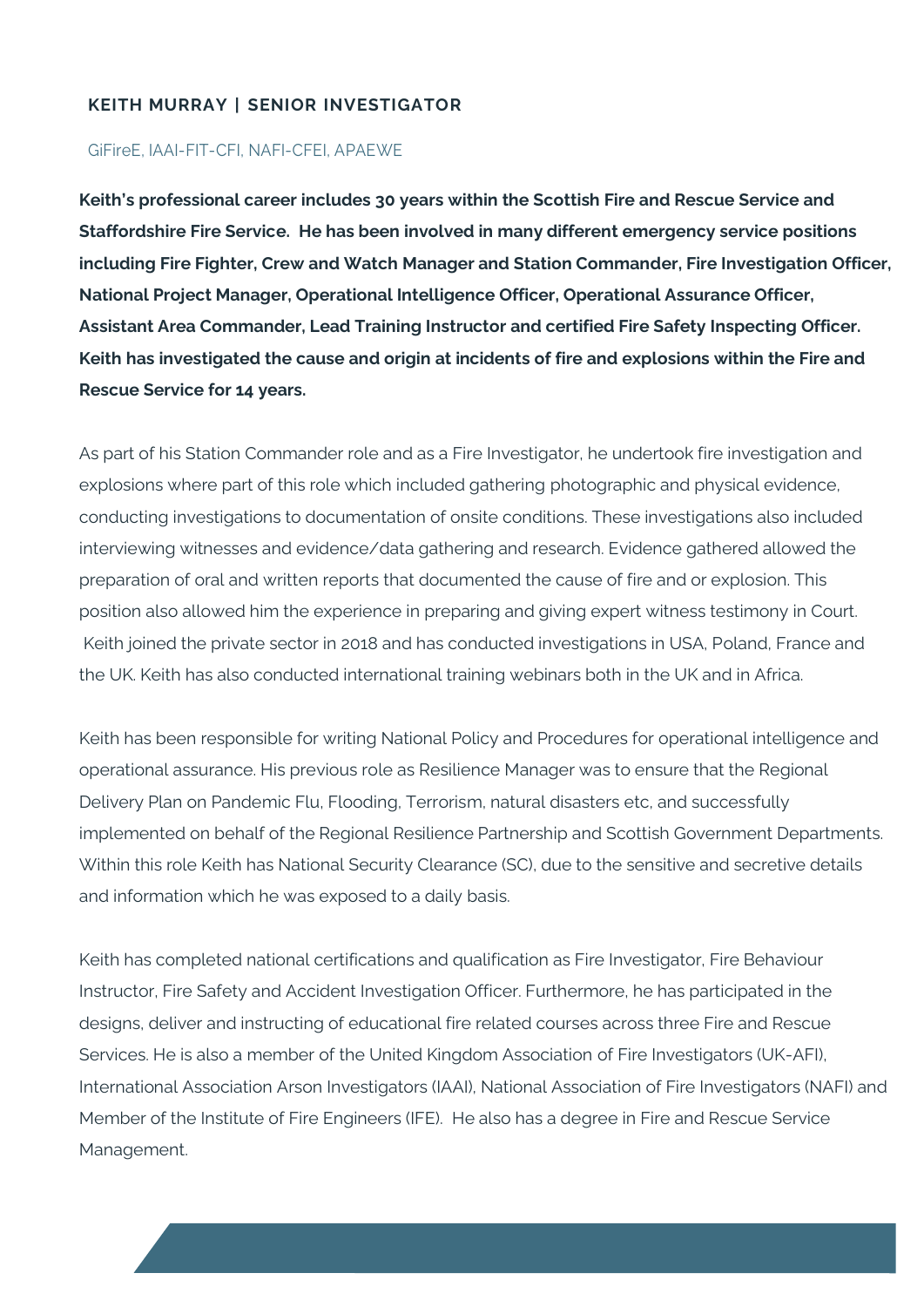# **ELLIE JOHNSTON | INVESTIGATOR**

#### BSC, MSC, GRAD CERT FI, IAAI-FIT, NAFI-CFEI

**Ellie graduated from Victoria University with a Bachelor of Science in Biomedical Science, she then went on to complete a Master of Science in Forensic Science at the University of Technology Sydney. She also holds a Forensic Medicine and Crime Scene Investigation Certificate from Victoria University, and is currently studying with Charles Sturt University for her Graduate Certificate in Fire Investigation.**

Ellie joined us as an intern in 2017 during her Master's course and showed a natural aptitude and enthusiasm for fire and explosion investigation. On finishing her MSc, in July 2018 she took up a full time position with us and completed our in-house training program, augmented by studies in the UK at the world-renowned Gardiner Associates Training and Research facilities. There she reached the level required for UK Skills for Justice Level 5 Certification. In April 2019 she attended the InternationalAssociation of Arson Investigators annual International Training Conference in Jacksonville, USA to increase her knowledge and skills with some of the world's best investigators and instructors.

In the relatively short time Ellie has been with us, she has already been involved in investigating over100 fire and explosion incidents in structures, vehicles and mining machinery.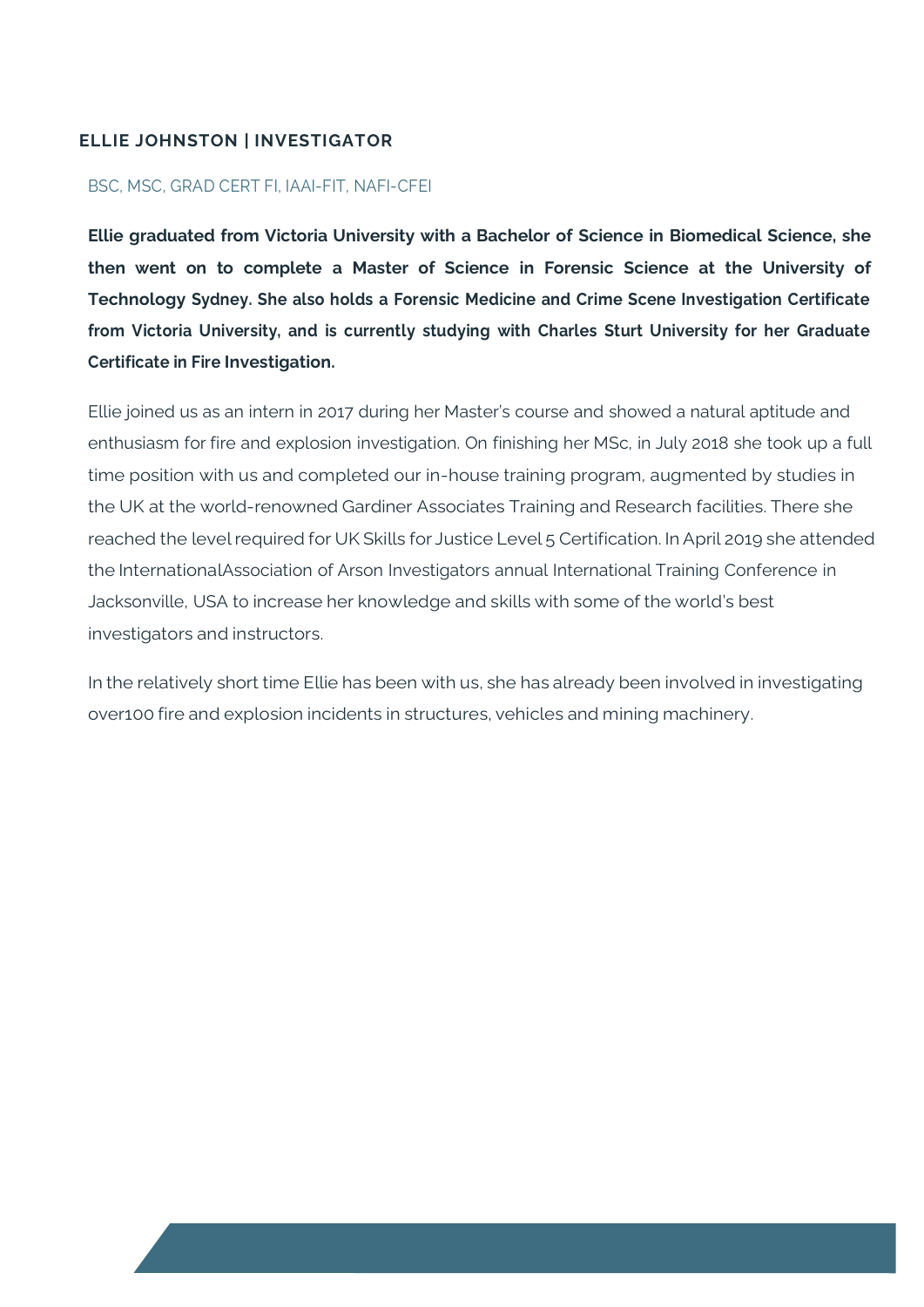# **AARON MARKEY | INVESTIGATOR**

# BSc, BSC MIAAI GRAD CERT FI

**Aaron is the newest member of ourteam and holds a Bachelor of Forensic Science in Applied Chemistry degree from University of Technology Sydney and a Graduate Certificate in Fire Investigation from Charles Sturt University.**

Aaron joined Fire Forensics as an intern in 2018 and is now a qualified fire investigator. Since the start of his career, Aaron has been involved in a range of fire and explosion investigations, including

bushfires, heavy machinery, commercial buildings, domestic violence and criminal cases. He has alsobeen involved in a number of legal proceedings throughout his career.

As part of his ongoing professional development Aaron has studied with the world-renowned Gardiner Associates Training and Research in the UK during 2019. He completed their Advanced Fire& Explosion Course and Practical Course.

Aaron's specialist area of interest is vehicle fires, in which he has already investigated roughly 30 vehicle fires. In 2021, Aaron plans to gain both the IAAI FIT (Fire Investigation Technician) and the NAFICertified Fire and Explosion Investigators credentials.

Also, during 2020 he was appointed as a committee member of the NSWAssociation of Fire Investigators.